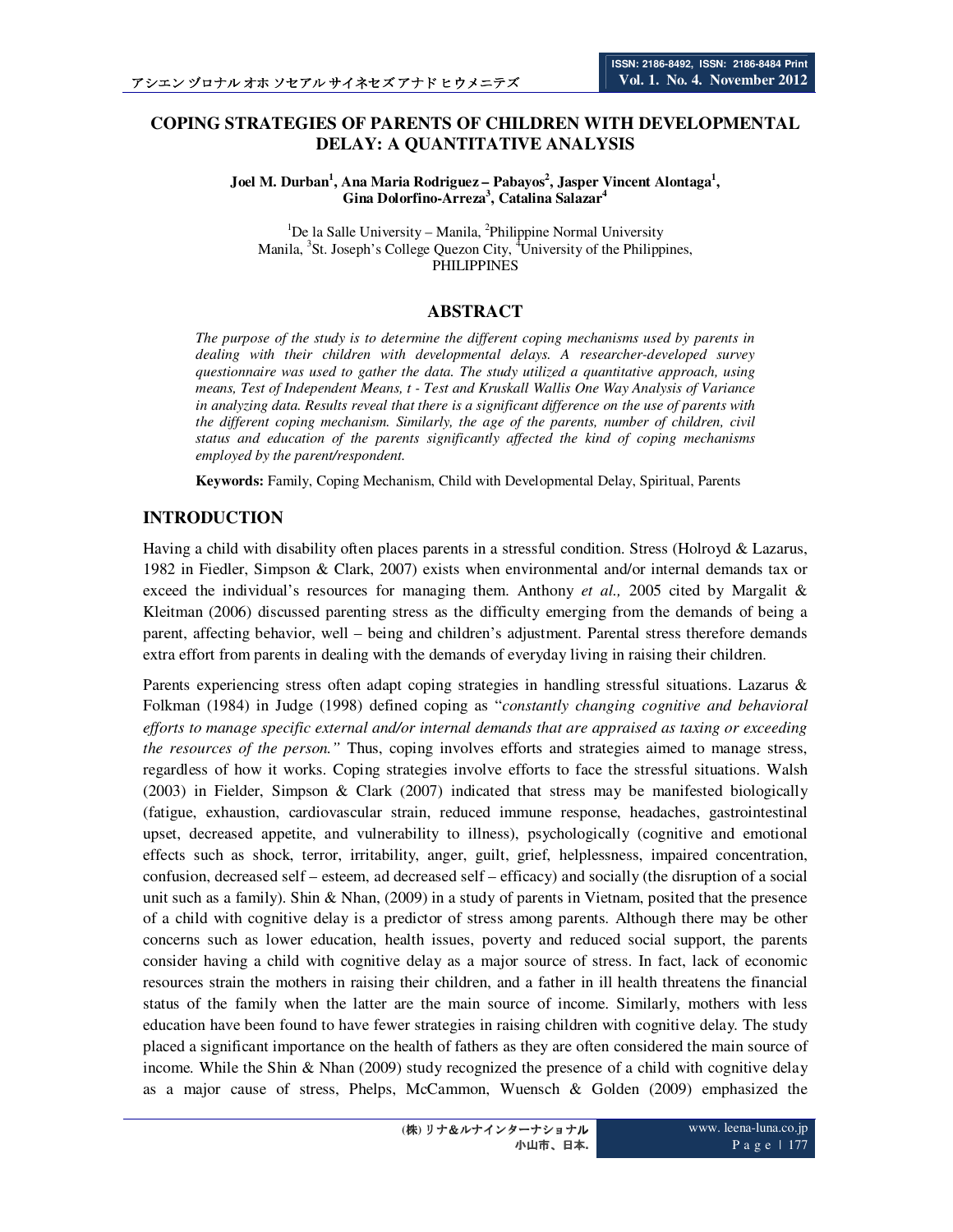importance of family dynamics in handling stress due to having a child with developmental disabilities. Accordingly, families of children with developmental disabilities participate in less family interactions and recreational activities than families who do not have a member with developmental delay. The same study also revealed that high level of stress was attributed to the relationship with the partner. As such, feelings of fear, different responses to the stress of the disability, and the lack of positive affirmations have been linked to marital strain. And most importantly, differences in parental tools used in coping with the situation may have been attributed to marital discord. The importance of family coping with the stress they experience in having a member with disability often relies on the parents. Hence, how the parents cope with the stressful situation will dictate how the child with disability will be provided services needed for his or her development.

## **ABCX Model**

To fully understand how the family adapts to stressful situations, Hill (1949, 1958) as discussed by Fiedler, Simpson & Clark (2007) developed a model that examined factors associated with the family's recovery from the disruptive effects of stress. The diagram below shows ABCX model:



The birth of a child with disabilities would be A, the stressor event. The family resources (B) would include availability of medical care. The definition of stressor event (C) might be the situation is unmanageable because the family's resources are not enough to meet the medical demands of the child. This situation would produce X, the crisis. The ABCX model considers the interaction between B and C and how they affect X. Factors B and C dictates how the family, especially the parents cope with the stressful event. Thus, this study is aimed in identifying different coping strategies adapted by parents in raising their child with developmental delay. The authors identified different variables that may influence how parents cope with the demands of raising a child with developmental delay. These would include financial, interpersonal, intrapersonal, and spiritual, outside support, family relationship, and personal involvement with the child with cognitive delay.

A study made by Tuazon, 2006 on the adjustments of 191 Filipino parents revealed that their foremost immediate reactions upon learning of their child having learning disability were as follows: fear of public scrutiny and treatment of their child; assumption of burden of responding to the inappropriate or even cruel reactions from the public and difficulty in taking care of the child due to their commitments to other family functions such as work and child care. The author utilized Kubler-Ross Theory in the assessment of the parents' reactions which was anchored on the premise that their responses are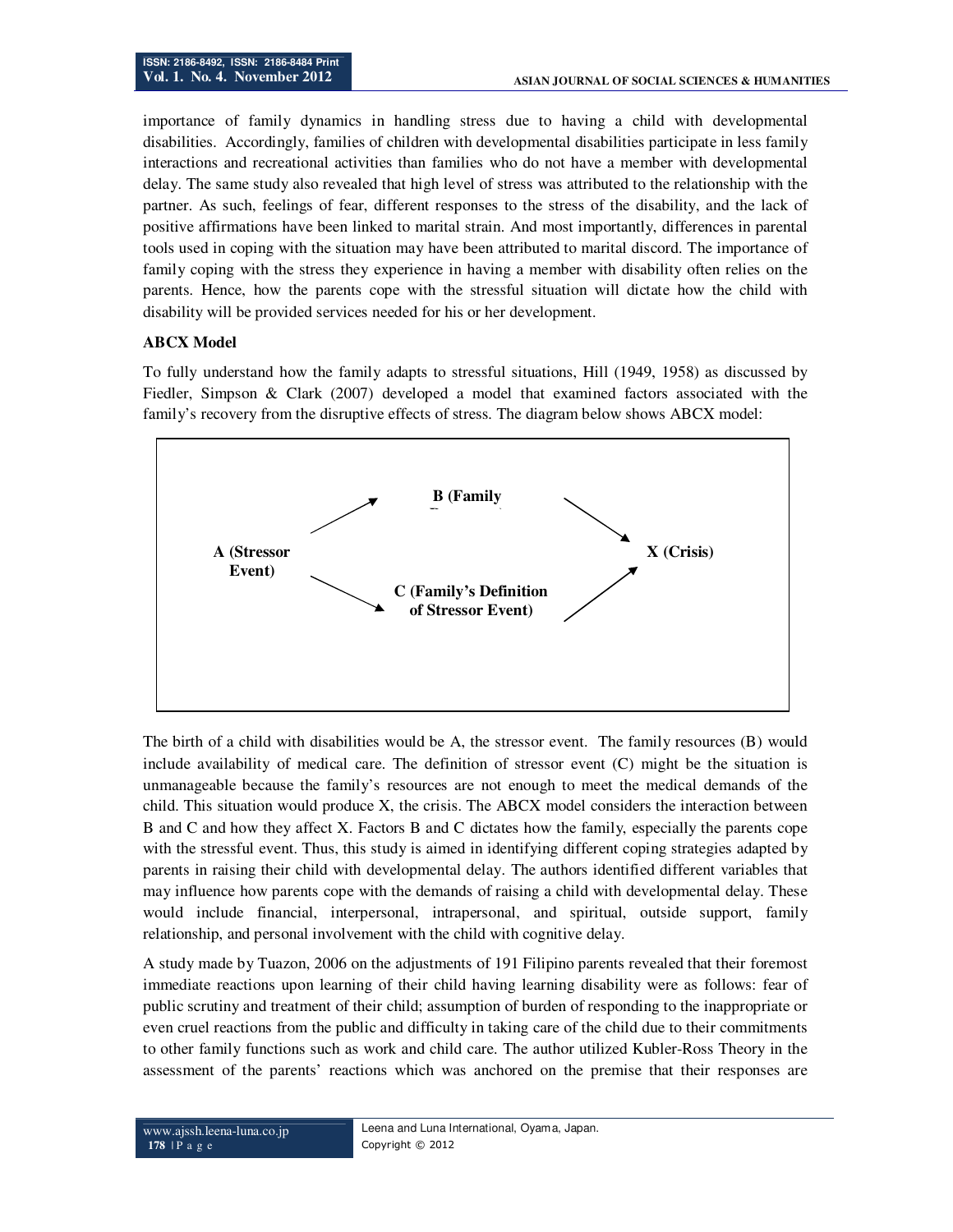influenced by the prevailing culture and tradition and likewise by the emotions elicited by the other members of the family especially during the initial stage of the discovery of the child's exceptionality.

## **REVIEW OF RELATED LITERATURE**

Studies on coping strategies of parents have been extensively done. In fact, (Antonovsky, 1987; Folkman & Lazarus, 1988; Margalit & Kleitman, 2006) different types of coping strategies have been identified. Problem – oriented coping refers to efforts to deal with the sources of stress by changing the behavior of the individual or by changing the environmental conditions or both. Emotional regulation coping referred to coping efforts aimed at reducing emotional distress and maintaining a satisfactory internal state. Judge (1998) posited that parents used a variety of different styles in coping strategies. She also noted in her study that 58% of the coping strategies used by parents were problem – oriented while 42% of the possible coping strategies were emotion – oriented.

Sivberg (2002) on the other hand, studied coping strategies employed by parents and identified strategies such as Sense of Coherence (SOC) and Purpose in Life (PIL-R).SOC measured three dimensions, comprehensibility (the extent to which the world is perceived as sensible, ordered, and predictable), manageability (the degree to which personal resources are perceived as adequate to meet demands), and meaningfulness (the degree to which the world is conceived to make emotional sense, that problems are worthy of commitment, and that challenges are accepted). PIL – R measured the level of an individual's experience of having clear and stable goals in life. Findings of his study revealed that sense of coherence had a strong stress – reducing effect regardless if parents had an easy or severe life situation. Although situation of life was of great importance for parents, the searching of life's meaning was greater for parents in a more severe life – situation. Hence, the interpretation of life or personal ideology had a therapeutic significance to parents. Lyons & Leon (2010) studied the impact of the severity of autism in relation to the coping styles of parents of children with autism spectrum disorder. Coping strategies identified were task – oriented, emotion – oriented, social diversion, and distraction. The study employed among others CISS (Coping Inventory for Stressful Situations) to assess the coping styles of the respondents and QRS – F (Questionnaire on Resources and Stress – Freidrich Short Form). CISS is a 48 – item instrument which is comprised of three scales of 16 items each that measure task – oriented, emotion – oriented, and avoidance – oriented coping styles. The avoidance scale includes distraction and social diversion as subscales. The QRS – F was given to examine resources and stress related to having a child with disability in the family. This is a 52 – item, true or false instrument, designed to measure parental perception among the following four factors: (1) parent and family problems, (2) pessimism, (3) child characteristics, and (4) physical incapacity. Results of the study found that emotional – oriented coping strategies were associated with parent and family problems and task – oriented coping was associated with lower physical incapacity scores. Task oriented – coping consists of engaging in active attempts, both behavioral and cognitive to ease stress. Avoidance coping strategy was high among parents who have children with severe ASD. Accordingly, distraction may serve as protection for parents whose child has more severe symptoms. Under this situation, parents may benefit a more restrained coping strategy because it allows them for a complete change of environment necessary to ease stress and engage in social relationship (Dunn, *et al.,* 2001; Lyons & Leon, 2010).

McGill Smith (2003) identified different strategies parents employed when they learned that their child has developmental delay. These included the following: seek the assistance of another parent; talk with your mate, family, and significant others; rely on positive sources in your life; take one day at a time; learn the terminology; seek information; do not be intimated; do not be afraid to show emotion; learn to deal with natural feelings of bitterness and anger; maintain a positive outlook; keep in touch with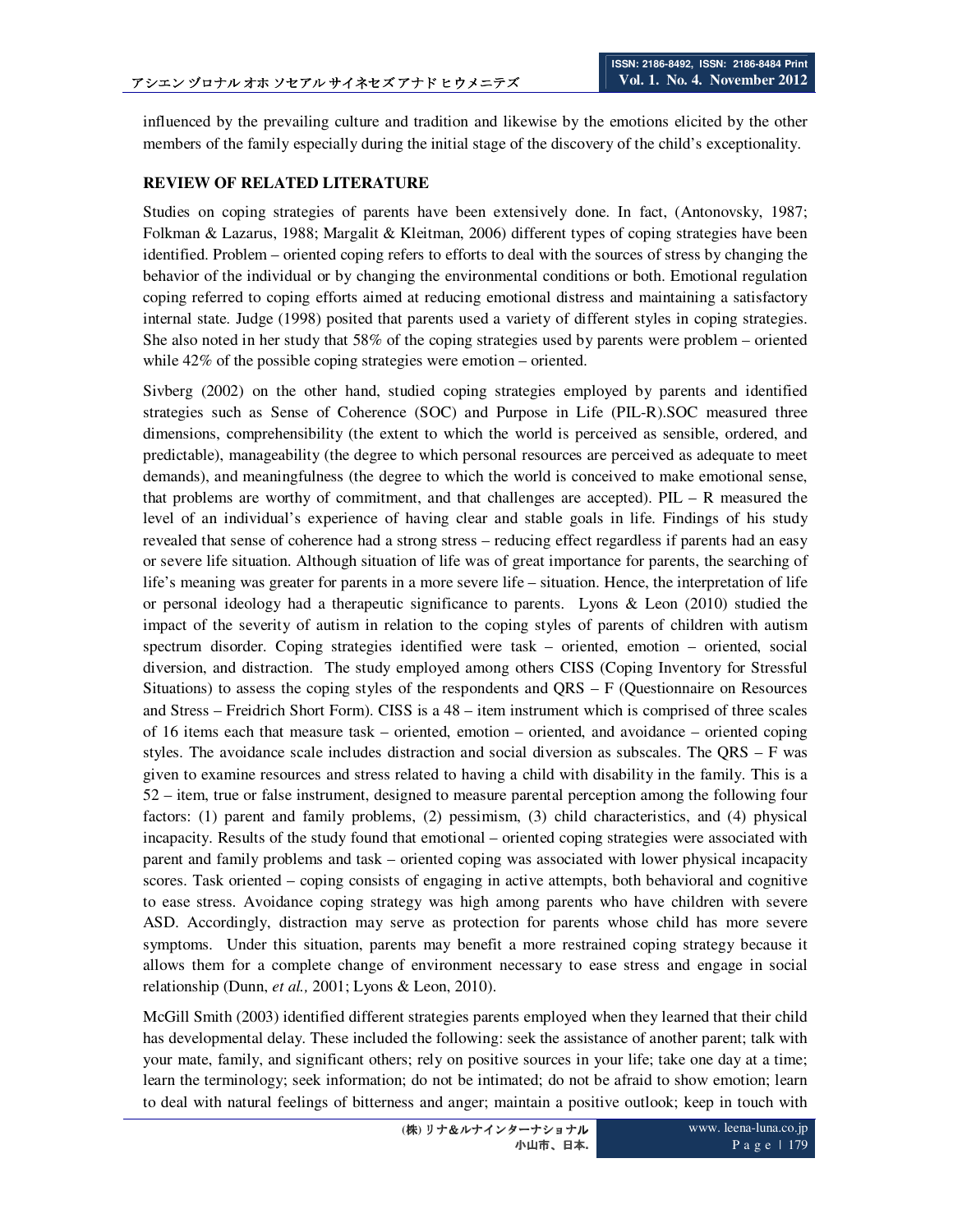reality; remember that time is on your side; find programs for the child; take care of yourself; decide how to deal with others; keep daily routines as normal as possible; remember that this is your child; recognize that you are not alone.

Pasana (2011) in her study showed that Interpersonal Relationship, Economic Adjustment and Professional Growth were significant mechanisms in the coping adjustments of parents of children with Autism Spectrum Disorder who were enrolled in a SPED Center in Poblacion Calliparan in Caloocan, Metro Manila. Filipino's religiosity was observed wherein the parents sought the Almighty's guidance by praying a lot prior to the undertaking of the said mechanisms. Specifically, they were successful in managing their stress by trying the strategies in each type of coping mechanisms, to wit, giving children equal love and attention; creating close relationship with the child; and creating close relationship with the family.

Similar study was made on the coping adjustments of eighty Filipino siblings of children with mental retardation (MR) (Macasaet, 2009). Major coping skills that they developed were the capability to share openly with the family members their right to love or express their anger over their sibling with MR; acceptance of their difference with their sibling with MR as to their likes and abilities but recognized that they have the same rights and purposes; and learning to overcome the embarrassments felt from the other people's reactions on their sibling with MR.

# **OBJECTIVES OF THE STUDY**

The purpose of the study was to examine the different coping strategies parents employed in having a child with developmental delay (CDD). For this research developmental delay referred to mental retardation (MR), learning disability (LD), attention deficit, impulsivity and hyperactivity disorder (ADHD), and autism spectrum disorder (ASD). The study considered a bi-directional relationship between the CDD and the parents. As such, this research identified whether the coping mechanisms of the parents were associated with the children's characteristics, i.e. chronological age, mental age, type of exceptionality, birth order. The authors also determined whether the gender, age, civil status, educational attainment, occupation, employment status, and the religion of parents influenced the type of coping strategy/ies they employed. Corresponding to the coping adjustments undertaken were the stress the parents experienced upon discovery of the exceptionalities. This paper also tried to uncover such experiences from the respondent-parents.

# **METHOD**

A purposive sampling method was used taking into account whether the parent/s has/have a child with disability. A total of 50 respondents participated in the study. Participants of the study were parents of children with developmental delay presently enrolled in either public or private educational institutions in Metro Manila.

A permission to conduct the study was obtained from the school principals. The names of the parents and their children were withheld for confidentiality purposes.

#### **Measures**

The researchers developed a questionnaire that measured the coping strategies employed by parents of children with developmental delay. The coping strategies were measured utilizing seven domains, mainly: Financial, Interpersonal, Intrapersonal, Spiritual, Seek Other's Support, Family Relationship and Personal Involvement with the CDD mechanisms. The research instrument used was a five (5) point Likert – scale questionnaire. (Please refer to Annex 1) The scale had coping strategy level and score values for positive statements as: Almost Always True = 5, Occasionally True = 4, Sometimes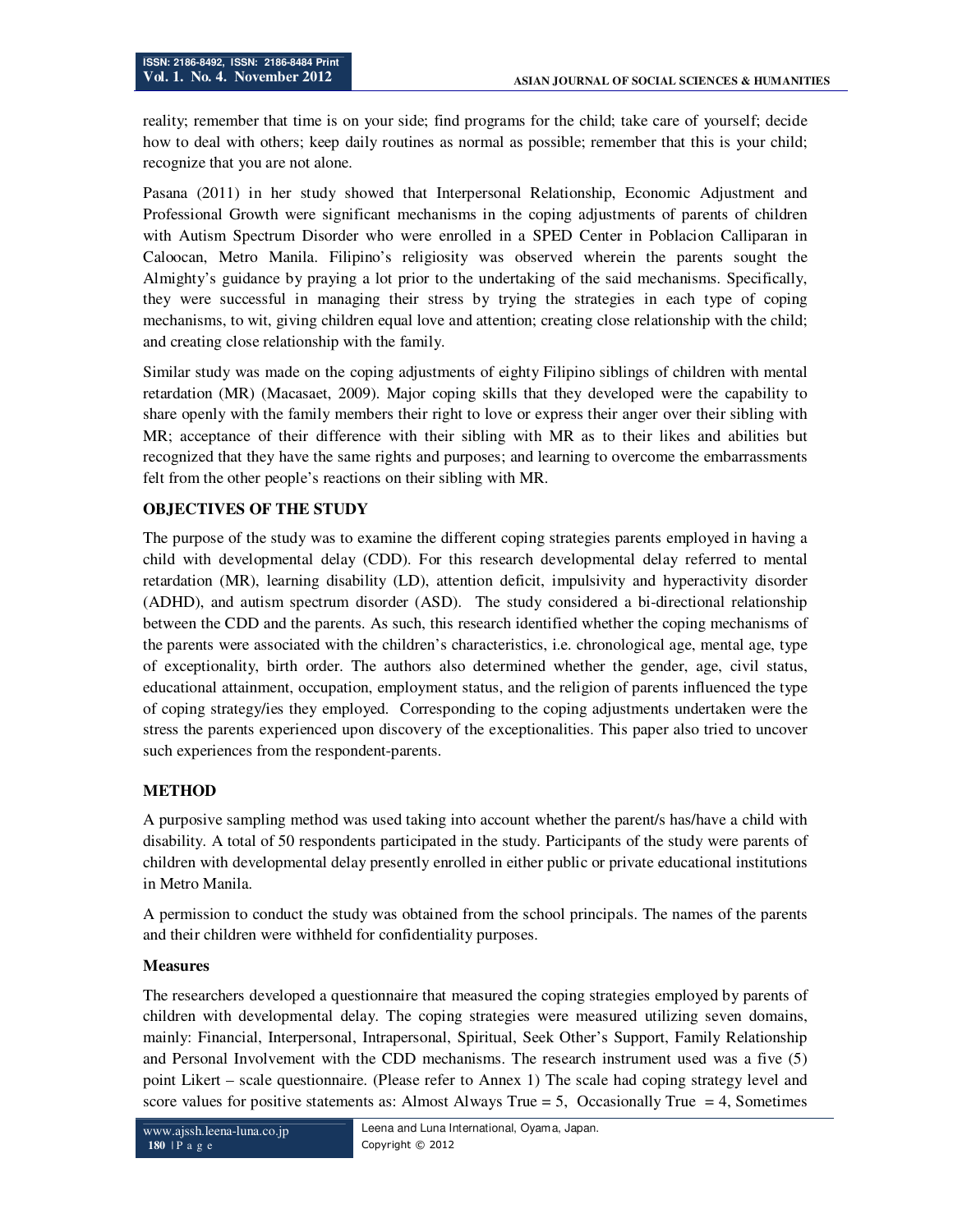But Infrequently True = 3, Usually Not true = 2 and Not True = 1.. The scores were converted to mean scores and given the corresponding values as follows:

- 4.21 5.00 Almost Always True
- 3.41 4.20 Occasionally True
- 2.61 3.40 Sometimes but Infrequently True
- 1.80 2.60 Usually Not True
- 1.00 1.79 Not True

The study looked into the different variables that may have influenced on the coping strategies of parents in handling their children with developmental delay. Thus, the parents' age, gender, civil status, educational attainment, employment status, religion and number of children, were considered. These variables were used to measure if there were significant effects on the parents' choice of coping mechanisms which include the following: Financial, Interpersonal, Intrapersonal, spiritual, seek Other supports, Family Relationships, Personal Involvement.

# **METHODS OF ANALYSIS**

Table below summarizes the statistical treatments that utilized for each research questions posed for the study:

| <b>Research Question</b>                        | <b>Statistical Treatment</b>                 |
|-------------------------------------------------|----------------------------------------------|
| What was the CDD's age when the                 | Descriptive analysis using Average           |
| exceptionality was discovered?                  |                                              |
| What were the parents' reactions upon learning  | Descriptive analysis using percentages       |
| of their child's exceptionality?                |                                              |
| Are the coping mechanisms of parents affected   | Kruskall Wallis One-Way Analysis of Variance |
| by their age, number of children, status,       |                                              |
| education, and religion?                        |                                              |
| Is there a significant difference between the   | Test of Significance for Difference Between  |
| gender and employment status of parents and     | Two Means Using T-test                       |
| type of school being attended by the CDD in the |                                              |
| former's coping mechanisms?                     |                                              |
| Is the coping mechanism of parents affected by  | Kruskall Wallis One-Way Analysis of Variance |
| the characteristics of the CDD, to wit:         |                                              |
| chronological age, mental age, specific         |                                              |
| exceptionality and birth order?                 |                                              |

# **RESULTS AND SUMMARY OF FINDINGS**

To facilitate understanding of the study, the discussion of the results were presented according to the Research Question. Please refer for the profile of the respondents and the CDD to Annexes 2 and 3, respectively.

# *A. CDD's Age When Exceptionality Was Discovered*

The parents discovered the exceptionality of the CDD as early as from the time the child was born to as late as ten years old. This means that the average age of discovery of the child's exceptionality was 3.62 years. LD, MR and ADHD were easily recognizable during the pre-school days of the children. Children with ASD, on the other hand can only be diagnosed by an expert from 18 to 42 months (Cox,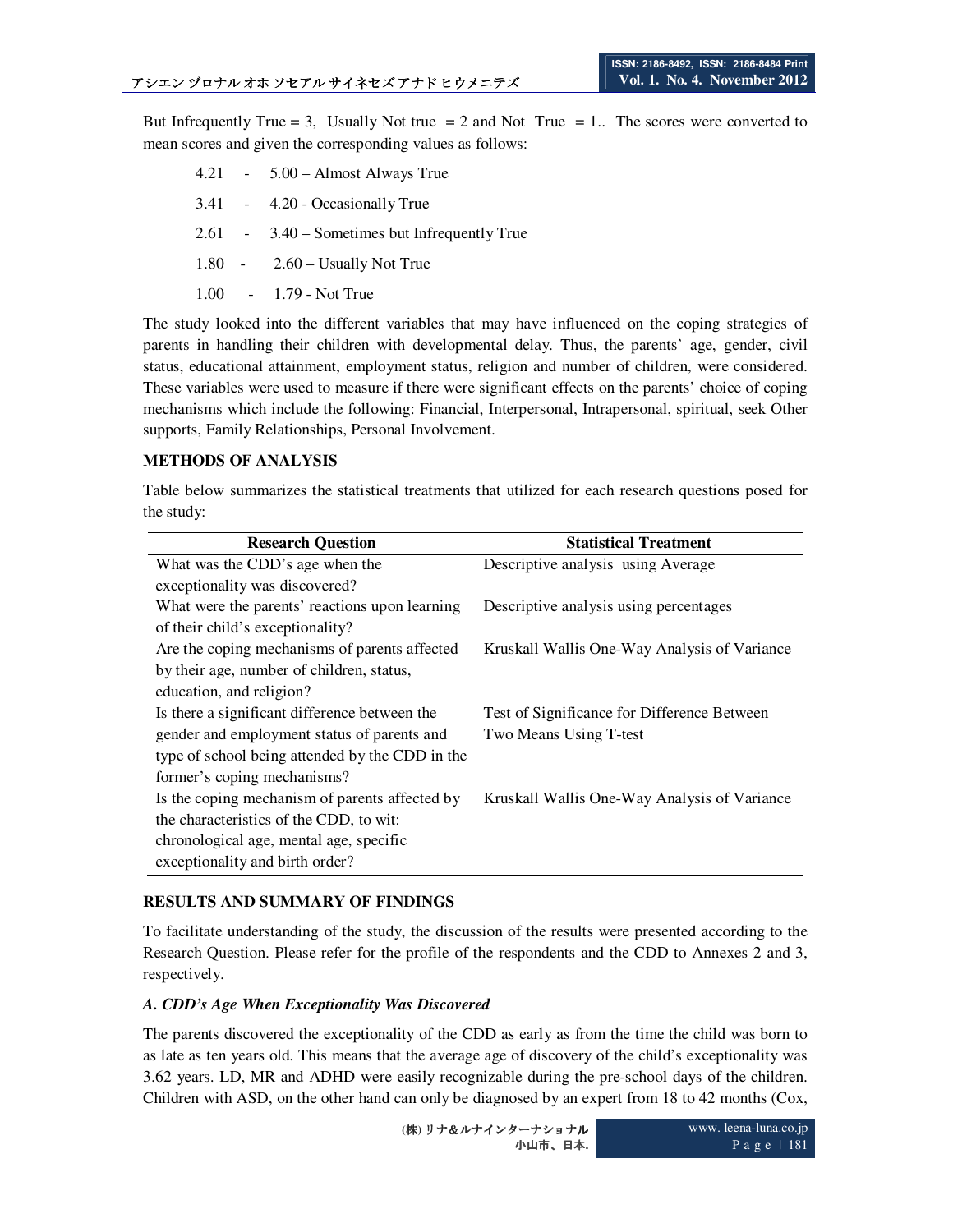A. et al, 1999). Based on the average age of discovery of the exceptionality, the parents were aware and attentive of their child's developmental milestones by the age of four.

## *B. Parents Reaction Upon Learning of the Child's Exceptionality*

Majority of the parents (65.12 %) were stressed out upon learning of their child's disability. They expressed being shocked, sad and fearful of their child's fate especially if the CDD would outlive them. They were also worried because they were unsure if they could rightfully attend to and/or provide the needs of their children. The results validates findings from research that parents often experience shock, grief, helplessness, decreased self – esteem, among others when they find out that their child has disability (Walsh, 2003 cited by Fiedler, Simpson & Clark, 2007).

## *C. Coping Mechanisms of the Parents of Children with Developmental Delay*

The results indicated that the parents utilized the coping mechanisms provided in the study differently. Table 1 below shows the average of the ratings given by the respondents for each mechanism.

| Coping Mechanism                            | <b>Average Score</b> | Interpretation                     |
|---------------------------------------------|----------------------|------------------------------------|
| Financial                                   | 3.65                 | Occasionally True                  |
| Interpersonal                               | 3.29                 | Sometimes But Infrequently<br>True |
| Intrapersonal                               | 3.83                 | Occasionally True                  |
| Spiritual                                   | 4.07                 | Occasionally True                  |
| Seek Other Supports                         | 4.11                 | Occasionally True                  |
| <b>Family Relationships</b>                 | 4.22                 | <b>Almost Always True</b>          |
| Personal Involvement with the<br><b>CDD</b> | 4.47                 | Almost Always True                 |
| Over-all                                    | 3.98                 | Occasionally True                  |

**Table 1. Coping Mechanisms of the Parents of Children with Developmental Delay** 

The table shows that parents considered personal involvement with their children with developmental delay as the most important coping mechanism as shown by the mean score of 4.47. This is followed by family relationships with a mean score of 4.22. The results reflect that parents were aware of their responsibilities towards their children with developmental delays, thus, they are doing their best to provide the necessary care their children need. This can be supported by the cultural practices of the Filipinos where the family is regarded as the most important social group.

The interpersonal coping mechanism was the last resorted by parents as reflected by the mean score of 3.29 which is described as sometimes but infrequently true. This result shows that parents were not open to join associations or groups that are actively engaged in the campaign for helping children with disabilities. This attitude is reflective of the Filipino value of *Hiya* wherein families having children with disabilities are ashamed to tell that they have these children. This validates the previous findings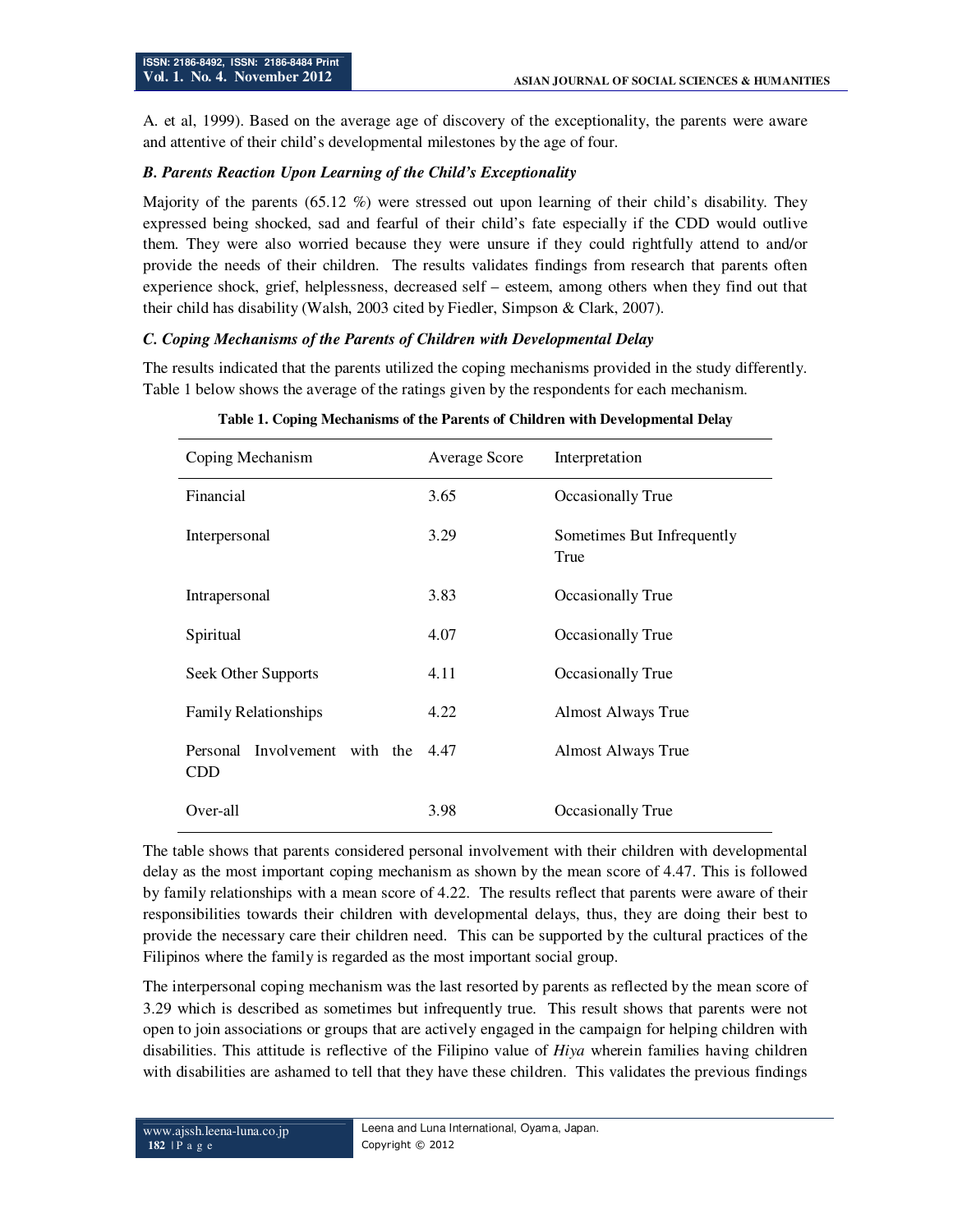where family relationships is the most used coping mechanism because it will always be the family they can turn to in times of trials and difficulties.

In a study (Schumacher Dyke, 2010) conducted, the participants identified seeking medical, psychological, and educational help from professionals who are experienced with children with special needs, flexible in their practices, and committed to collaboration with families. Families described their pediatricians as being willing to address questions and discuss new ideas for treatment. These doctors, they said, communicated with them during and beyond office visits by phone and email. One parent said she was allowed to accompany her son into the operating room to provide support until the anesthesia took effect. Participant families said they sometimes need the support of professional counseling to be able to adjust to the emotional demands of caring for a CDD. A factor identified to be particularly helpful to families is that the counselor has experience in dealing specifically with families having children with disability.

'Spiritual' mechanism was rated the fourth being used by parents in coping with their stress. The parents were able to find solace in religion because it can give them strength to continue to go on with their lives despite the challenges they face with the extra burden of taking care of the child. this was also indicated in a study done in Puerto Rico (Rivera-Bermudez, 1998) where religion and spiritual practices seemed to have provided positive support for the situation the parents faced because of the social implication it provided; as in their case the church members offered emotional support, guidance, frequent company and most importantly, acceptance of their children. Rivera-Bermudez (1998) also stated that the parents in the study dealt with the situation through 'resignation or redefinition' which took the form of viewing the CDD as gifts from God or as a test by God of their faith and other similar way of thinking so as to make the situation more acceptable and allow the family to get on with their life. However, this is in turn may affect the way parents provide support and services to the CDD. Parents should not attribute to God and religion the way they provide assistance and support to their CDD but rather they should provide support and assistance to CDD because the latter are human beings with equal rights to education just like any normal person (UN Convention on the Rights of Disabled, 1992). The fact is, parents gave birth to a CDD not because they are blessed or were punished by God but because of some genetic quirk in their gene pool.

Results show that parents occasionally used the seven mechanisms to enable them to handle the needs of their children despite the uncertainty of the child's future and their lack of confidence to manage such situation.

#### *D. Moderators of the Parents' Coping Mechanisms*

Table 2 below shows the significant values using the Kruskall Wallis One-Way Analysis of Variance. (Please refer to Annex 4 for details). The parents were classified according to their age, number of children, civil status, educational level and religion. The results revealed that the age of the parents, number of children, civil status and education of the parents significantly affected the kind of coping mechanisms employed by the parent/respondent. For instance, the birth order of the child had a bearing on the way the parents turned to financially coping with the situation while the CDD's specific category had an effect on the parent/respondents preference to seek for other people's support.

#### **Table 2. Kruskall Wallis One-Way Analysis of Variance Results with Significant Values**

| <b>Dependent Variable</b> | Independent | Asymptotic | Variables with Highest / |
|---------------------------|-------------|------------|--------------------------|
| (Coping Mechanism)        | Variable    | Value      | <b>Lowest Ranks</b>      |
| Spiritual                 | Age         | 0.034      | $20-29/40-49$            |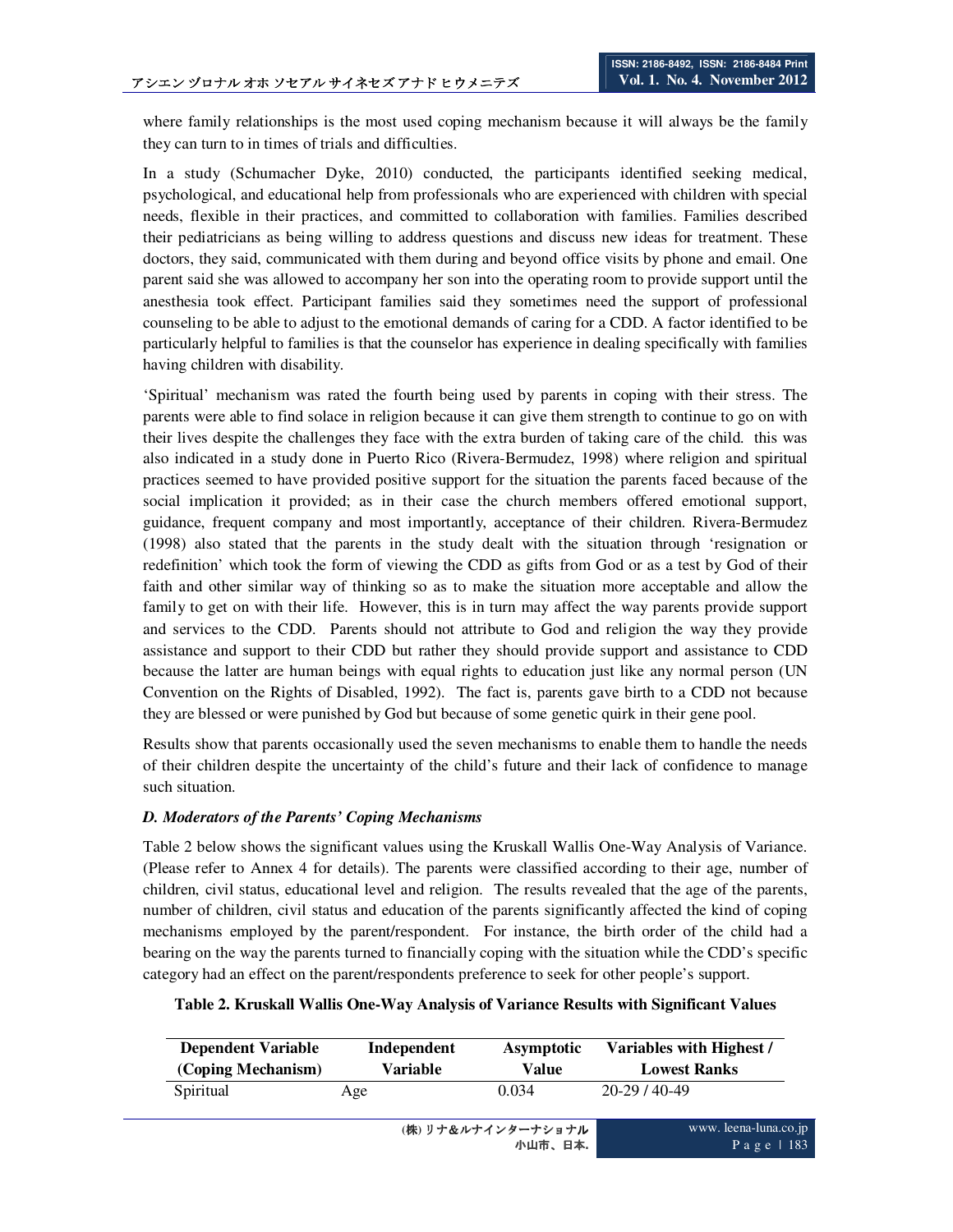| Financial            | Number of Children | $0.002$ ** | More than $6/1-2$     |
|----------------------|--------------------|------------|-----------------------|
| οf<br>A11<br>Average | Number of Children | 0.047      | More than $6/1-2$     |
| Mechanisms           |                    |            |                       |
| All<br>οf<br>Average | <b>Status</b>      | $0.01**$   | Widow/er / Married    |
| <b>Mechanisms</b>    |                    |            |                       |
| Family Relationships | <b>Status</b>      | $0.0**$    | Widow/er / Married    |
| Financial            | Educational        | 0.023      | High School / College |
|                      | Attainment         |            |                       |
| Spiritual            | Educational        | $0.002$ ** | Elementary / College  |
|                      | Attainment         |            |                       |
| Financial            | CDD's Birth Order  | 0.03       | $5-6/1-2$             |
| Seek Other Supports  | Category           | 0.015      | ASD & ADHD / MR       |

Legend: \*\* Highly significant at .01 level

The age of the respondents was significant in choosing the option for 'Spiritual' mechanism to cope up with their stress. The result shows that younger parents (20-29) were more inclined to seek the Almighty's guidance which may be due either to their lack of life experience or the will-power to handle the situation so they 'resigned' and offered it to God. The parents from the 40-49 age group on the other hand, could have been more exposed to a number of life situations which resulted to the development of their inner strength and maturity, thus having the lowest among the group to utilize the 'Spiritual' mechanism.

When parents were classified according to the number of children, results show that significant difference existed in their financial coping mechanism. Parents with more children experienced more difficulties handling their finances as compared with parents who have less number of children. Similar result (Schumacher Dyke, 2010) was gathered with the respondents' number of children as affecting significantly their over-all average scores. The number of children affects the coping mechanism of the parents because it really puts so much stress on the parent if they are burdened to equally provide parenting responsibilities to a greater number of children on top of addressing the needs of their child with exceptionality.

Further, the participants stated the importance of "being creative" about finding funding and resources to take care of their child with developmental delay. The same study reported that families sought support from national advocacy groups for disabilities which suggested sensitive and practical ways to provide help for them. Having more than six children will hinder one of the spouses to look for other ways to generate additional income especially if the children's ages need devoted attention.

Civil status of parents was very significant in adopting 'Family Relationships' mechanism. The widow/er, having no spouse/ partner to depend on usually served as the only source of support of all the children. The married parents, on the other hand, considered this mechanism as not too important due to the presence of the other spouse who can readily help him/ her with any problem/s related to the management of the child with developmental delay. A harmonious relationship with a partner who will share the responsibility of providing for and nurturing the child is less stressful than being a single parent who takes on the sole responsibility. In a study done in Puerto Rico (Rivera-Bermudez, 1998) the result showed that parents with partners found comfort and support from each other. The participants claimed a new closeness in their relationship in dealing with their child. The wives stated that their husbands demonstrated positive changes in some aspects of their behavior that was associated to the child's disability. Based on another study (Schumacher Dyke, 2010), one of the lessons identified is to "Make a strong family by maintaining a strong marriage. Participants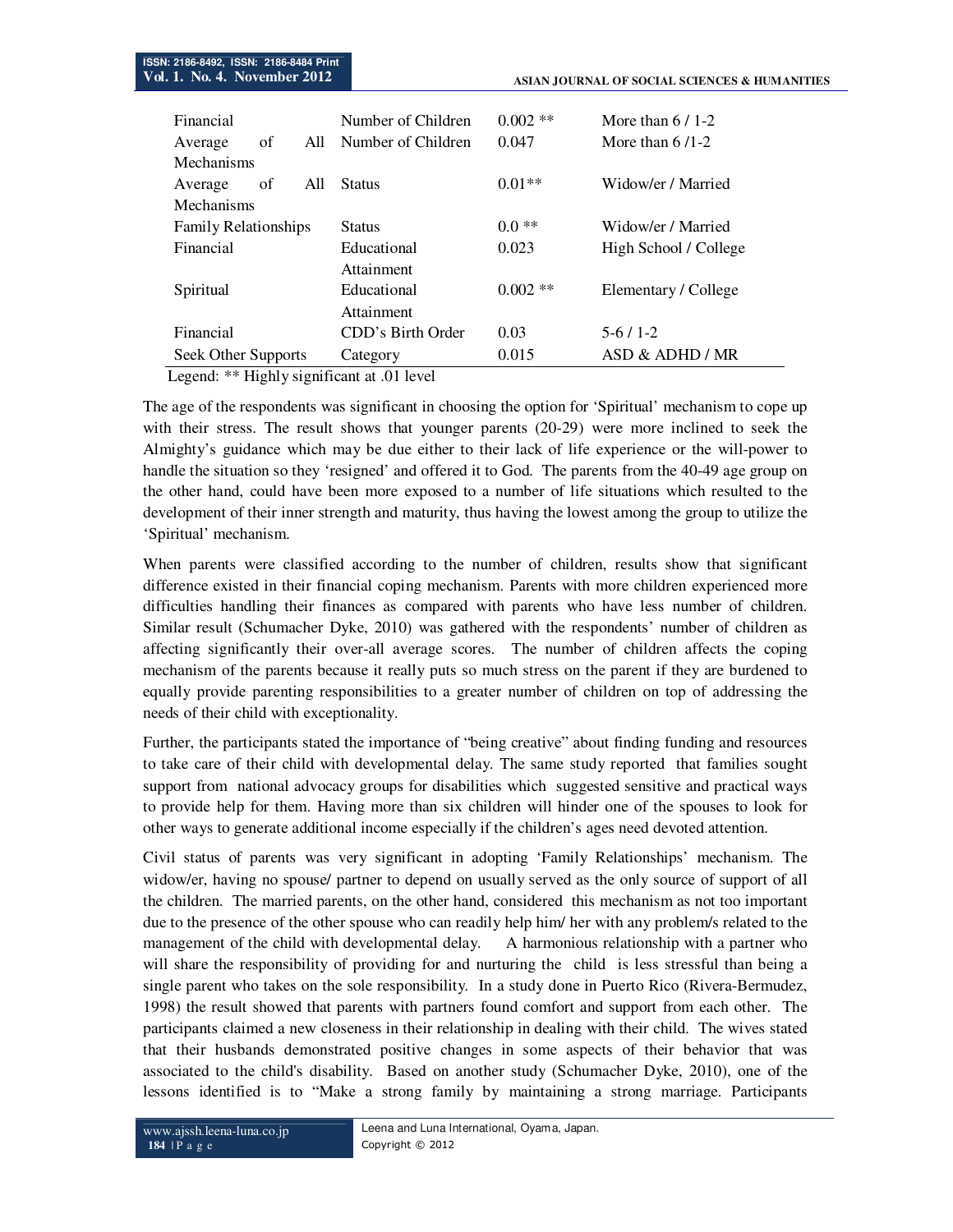particularly credited four practices as being important to their marriages: using open communication to keep their identities as couples; having frequent "date nights" without children; keeping a sense of humor; and taking one day—sometimes one minute—at a time to avoid being overwhelmed.

The respondent-parents probably were aware that their financial ability was dependent on their educational level, that is, the higher their educational attainment, the more they become aware of the entailing financial burdens in providing their child with the best intervention they needed. Spirituality was also very much affected by the educational level of the respondent, probably because the parents with lower educational level sought spiritual guidance due to lack of awareness to search for other information on their own. In a study in Puerto Rico (Rivera-Bermudez, 1998), religion provided peace of mind and hope for the parent. The parents whose child with disability was the  $5<sup>th</sup>$  or the 6th among the brood considered 'Financial' mechanism as vital in coping with their tensions. Aside from attending to the needs of the older kids, who in this case could be at schooling age already, these parents also have to provide the child's with developmental delay needs. This they do by trying to earn additional income.

 The level of exceptionality of the child significantly affects their ability to seek support from others because they feel that they cannot provide the needs of their child alone. ASD and ADHD cases entail additional intervention for behavior modification of the child, which the children of MR usually do not need. Lyons & Scott (2009) study found that the child's autism severity was the strongest and most consistent predictor of stress.

## *E. Difference in Utilizing the Different Coping Mechanisms*

When significant differences were determined in the different coping mechanisms utilized by the respondents when they were classified as to their gender, employment status, and type of school attended by their children with developmental delay, the t-test was used. The resulting means of each group per coping mechanism were compared to determine if the differences were significant. Note from the results that only in the classification by gender that the study found significant difference in using the three mechanisms identified as 'Seek Other Supports', 'Family Relationships' and 'Personal Involvement with the child with developmental delay (Please refer to Annex 5 for details).

The mean scores of the responses by the female – parent for the three identified aspects were all higher than their male - parent respondent, with the widest gap observed in using the 'Family relationships' mechanism. A gender divide when it comes to 'Finding Support from Others' is expected, with the female generally more open to ask for help from others than the men who would tend to close up and show a strong facade that they could do everything on their own. In a study conducted by Venkatesh (2008) it showed that mothers were often the ones who sought the support and help from extended family members like grandparents and in-laws who acted as a significant facilitators to their coping. In another study done by Sajjad, (2011), chatting with friends on the telephone was the most common strategies used by mothers to cope with stress.

Mothers tend to get closer to the family for support while the male slowly created distance between him and the family because they do not know how to handle the situation and sometimes would have the feeling of blaming their wife for the disability of their child. Both male and female parents on the other hand, considered 'Personal involvement with their child with developmental delay as their first priority, with both of the groups providing the highest average for this mechanism. With wives rating this mechanism higher than husbands, it implies that they tend to get involved with the child more, probably due to guilt feelings over the condition of the child and even to over compensate for in their mind-set they can fix their child by themselves. This is supported in the study conducted by (Sajjad,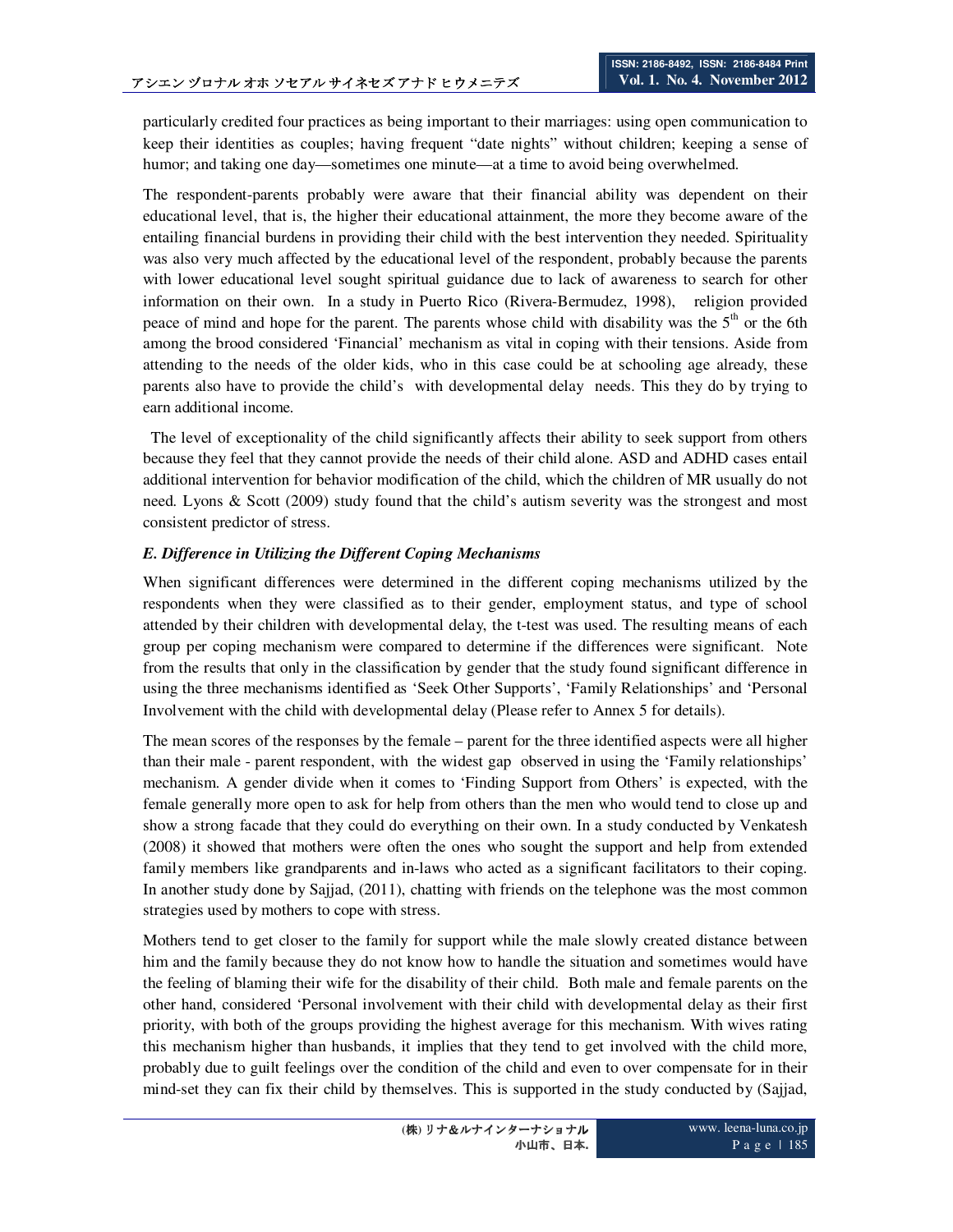2011) where the mothers did not have enough time for themselves nor any form of entertainment as they were busy most of the time providing for the needs of their children as a way of coping.

In a study conducted by Margalit & Kleitman (2006) they found out that as the infants grow up, and mothers acquire increased understanding of their children's disabilities, the stress they experienced become more pronounced. However, the same study discovered that as the child grows and develop, the mothers feel more effective, stronger and in fact, less stresses.

It can be concluded, therefore, that the role of mothers in the development of the child with developmental delays is crucial because it determines how they cope with the experiences in order to provide cohesion in the family.

| Coping Mechanism                  | Variable | Average        | P-values   |
|-----------------------------------|----------|----------------|------------|
| Seek Other Supports               | Gender   | Male $-3.25$   | 0.016      |
|                                   |          | Female $-4.23$ |            |
| <b>Family Relationships</b>       | Gender   | Male $-3.28$   | $0.006$ ** |
|                                   |          | Female $-4.35$ |            |
| Personal Involvement with the CDD | Gender   | Male $-4.00$   | 0.049      |
|                                   |          | Female $-4.54$ |            |

**Table 3. Significant Difference in the Coping Mechanism of Parents when Grouped by Gender** 

Legend: \*\* Highly significant at .01 level

#### **CONCLUSION**

Parents considered personal involvement with their children with developmental delay as the most important coping mechanism whereas the use of interpersonal coping mechanism was the last resorted to by parents .

The age of the parents, number of children, civil status and education of the parents significantly affected the kind of coping mechanisms employed by the parent/respondent. The birth order of the child influenced the parents to utilize financial coping mechanism in dealing with the situation while the level of exceptionality of the child with developmental delay had an effect on the parent/respondents preference to seek for other people's support.

The age of the respondents was significant in choosing the option for 'Spiritual' mechanism to cope up with their stress. The result showed that younger parents (20-29) were more inclined to seek the Almighty's guidance. On the other hand, parents from the 40-49 age group, who were more exposed to a number of life situations resulted to the development of their inner strength and maturity, thus having the lowest among the group to utilize the 'Spiritual' mechanism.

When parents were classified according to the number of children, results showed that significant difference existed in their financial coping mechanism. As parents with more children experienced more difficulties handling their finances as compared with parents who have less number of children.

Civil status of parents was very significant in adopting 'Family Relationships' mechanism. The widow/er, having no spouse/ partner to depend on usually served as the only source of support of all the children. The married parents, on the other hand, considered this mechanism as not too important due to the presence of the other spouse who can readily help him/ her with any problem/s related to the management of the child with developmental delay.

The respondent-parents probably were aware that their financial ability was dependent on their educational level, that is, the higher their educational attainment, the more they become aware of the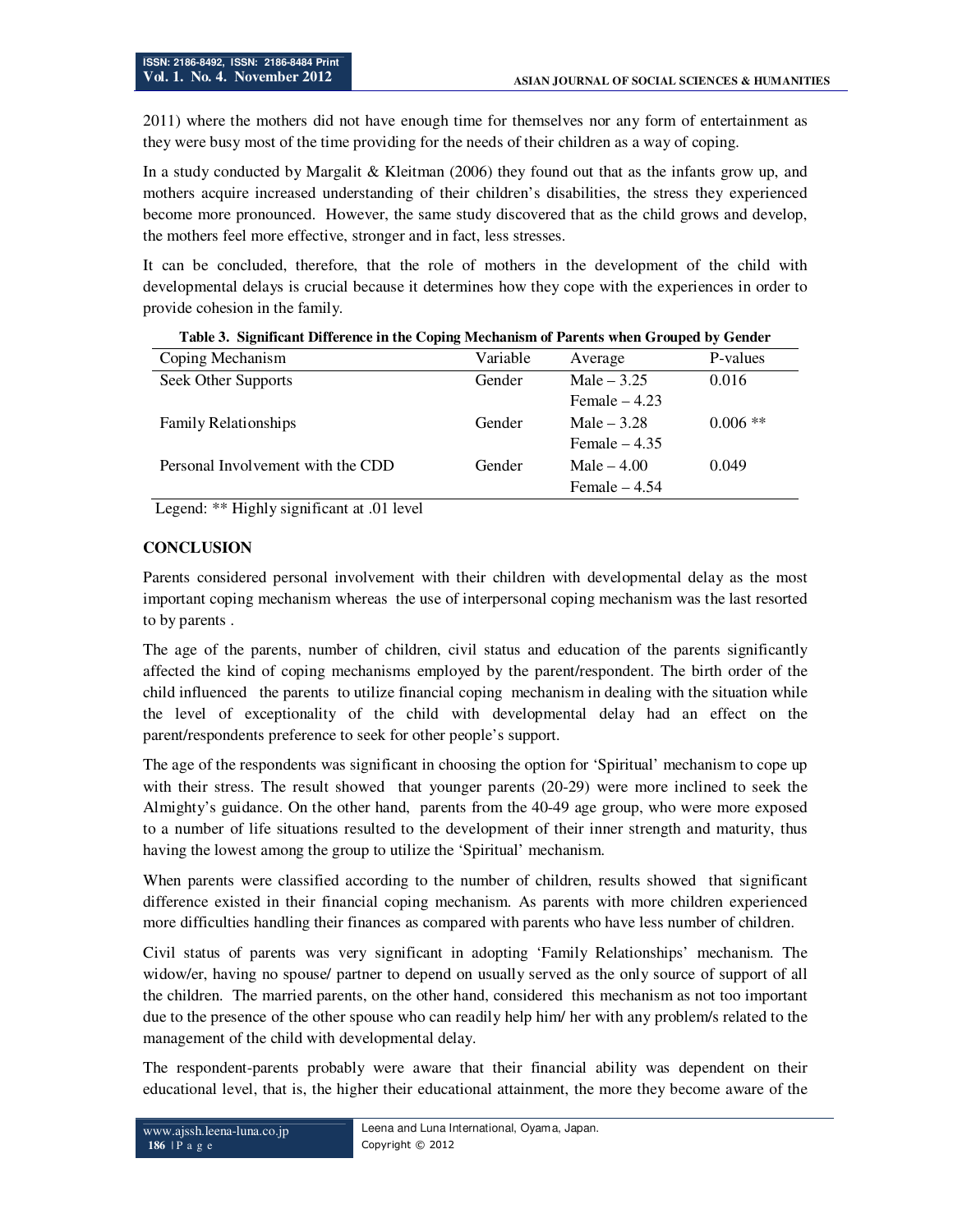entailing financial burdens in providing their child with the best intervention they needed. Spirituality was also very much affected by the educational level of the respondent, probably because the parents with lower educational level sought spiritual guidance due to lack of awareness to search for other information on their own.

The level of exceptionality of the child significantly affected their ability to seek support from others because they feel that they cannot provide the needs of their child alone. Male and female respondents were significantly different in using the three mechanisms identified as 'Seek Other Supports', 'Family Relationships' and 'Personal Involvement with the child with developmental delay.

The mean scores of the responses by the female – parent for the three identified aspects were all higher than their male - parent respondent, with the widest gap observed in using the 'Family relationships' mechanism.

Mothers tend to get closer to the family for support while the male slowly created distance between him and the family because they do not know how to handle the situation and sometimes would have the feeling of blaming their wife for the disability of their child. Both male and female parents on the other hand, considered 'Personal involvement with their child with developmental delay as their first priority, with both of the groups providing the highest average for this mechanism.

## **RECOMMENDATIONS**

Given the preceding findings, the following are therefore recommended:

Educators and other professionals should consider conducting parent training and counseling especially for male parents to make them more responsive in taking care of their child with developmental delay to help create a friendly and optimistic home environment.

Support programs (like the Conditional Cash Transfer Prorgam of the Department of Social Welfare and Development) should be expanded to cover families with children with developmental delays to ensure that parents and their children will be given the necessary assistance needed.

Advocacy campaign should be established to popularize knowledge and proper care about children with developmental delays so that people are properly informed on the kind of support they can provide as a parent, sibling, neighbor, family member, or friend. The media can play an important role for the social acceptance of these children;

Formulation of a 'parent group' in the special schools, which can provide the needed platform for expressing their difficulties, sharing their experiences, solving their problems and more importantly, to develop a mutual help system; and

A partnership between the government institutions, private hospitals and other related agencies is imperative to provide assessment and therapy facilities for children with developmental delays.

The current study had areas that would limit generalization. First, the parent respondents were limited to those who have children with developmental delays. The fifty parents were purposely determined using the purposive sampling method. Secondly, the dearth on local researches about family's coping mechanism in dealing with children with developmental delay.

# **REFERENCES**

Cox, A. *et al.,* (1999). Autism Spectrum Disorders at 20 and 42 Months of Age: Stability of Clinical and ADI-R Diagnosis. *Journal of Child Psychology and Psychiatry*. 40 (5) 719- 732. Retrieved Feb 25, 2012, from http:// eprints.ucl.ac.uk/186564/.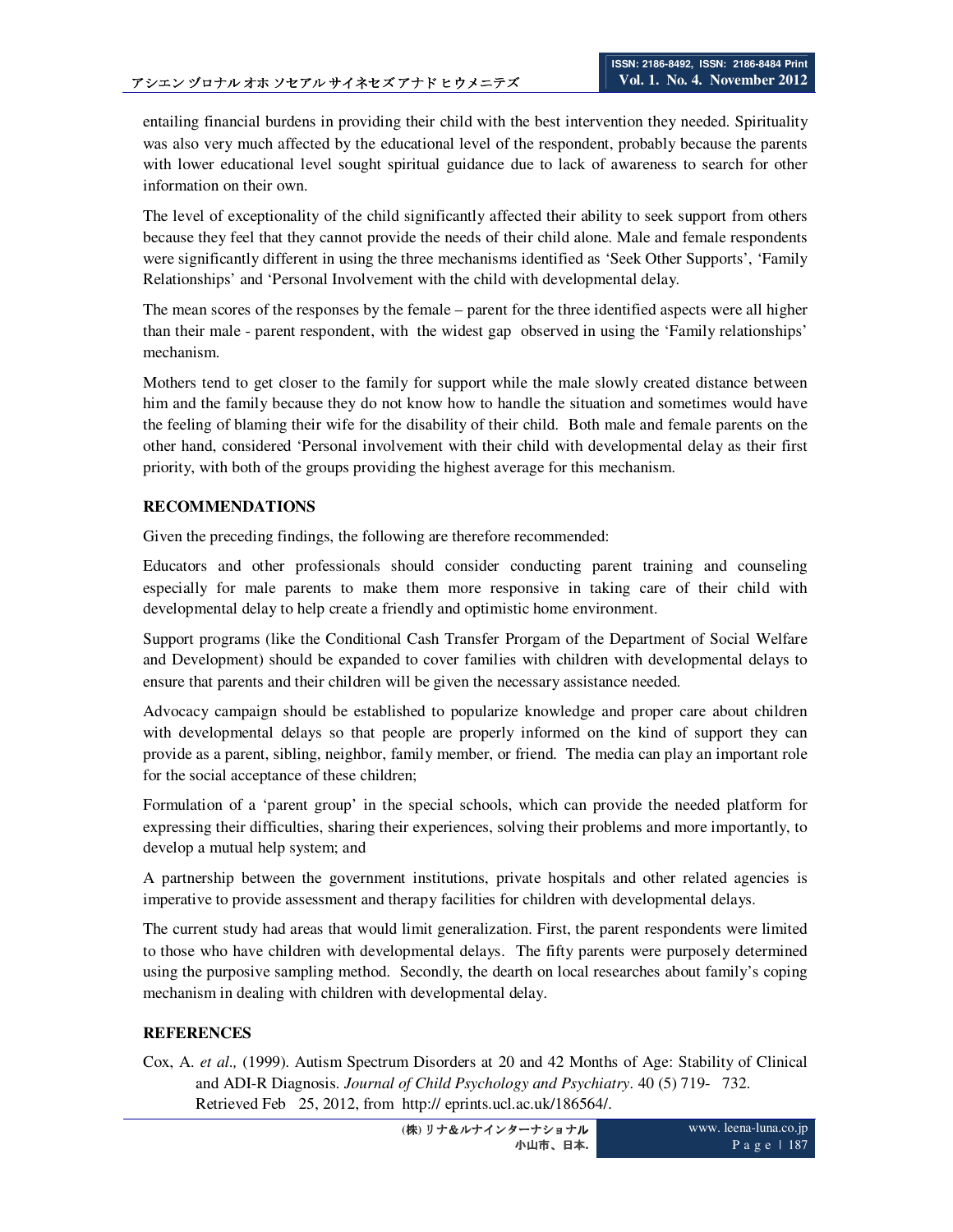- Fielder, C., Simpson, R. and Clark, D. (2007). Parents and Families of Children with Disabilities: Effective School – Based Support Services. New Jersey: Pearson Education Inc.
- Judge, S.L. (1998) Parental Coping Strategies and Strengths in Families of Young Children with Disabilities. *Family Relations*, Vol. 47, No. 3, pp. 263 – 268.
- Lyons, A. and Leon, S. (2010). The impact of Child Symptom Severity on Stress Among Parents of Children with ASD: The Moderating Role of Coping Styles, *Journal of Child Family Study*, Vol 19, pp. 516 – 524.
- Macasaet, A.F. (2009). Difficulties and Coping Adjustments of Siblings of Children with Mental Retardation. Philippine Normal University.
- Margalit, M. and Kleitman, T. (2006). Mothers' stress, resilience and Early Intervention, *European Journal of Special Needs Education*, Vol 21, No. 3, pp. 269 – 283.
- McGill Smith, P. (2003). You Are Not Alone: For Parents When They Learn Their Child Has A Disability, Parenting A Child With Special Needs (3<sup>rd</sup> edition). Washington, DC: National Information Center for Children and Youth With Disabilities.
- Pasana, M.R.P. (2011). Adjustment Mechanism of Parents of Children with Autism Spectrum Disorder: Basis for an Intervention Scheme. Eulogio Amang Rodriguez Institute of Science and Technology.
- Phelps, K., McCammon, S., Wuensch, K. and Golden, J. (2009) Enrichment, Stress, and Growth from Parenting an Individual with an Autism Spectrum Disorder, *Journal of Intellectual & Developmental Disability,* Vol 34, No. 2, pp. 133 – 141.
- Rivera-Bermudez, C.D. (1998). The Culturally Unique Management **Strategies** of Families of Young **Children** with **Special** Needs in Puerto Rico. 28 pp. (ED419356).
- Schumacher Dyke, K. and Bauer, L.S. (2010). Lessons Learned: **Parents** of C**hildren** with Disabilities Offer Recommendations for **Strategies** that Work. *Exceptional Parent*, v40n12 p21-22 Dec 2010. (EJ908920).
- Sajjad, S. (2011). Stress Faced by Pakistani Mothers of **Children** with Intellectual Disabilities and Its Impact on Their Family Life. *Journal of the International Association of Special Education*, v12 n1 p71-78. (EJ947847).
- Shin, J.Y. and Nhan, N.V. (2009). Predictors of Parenting Stress Among Vietnamese Mothers of Young Children With and Without Cognitive Delay, Journal of Intellectual & Developmental Disability, Vol. 34, no. 1, pp. 17 – 26.
- Sivberg, B. (2002). Coping Strategies and Parental Attitudes: A Comparison of Parents with Children with Autistic Spectrum Disorders and Parents with Non – autistic Children, *International Journal of Circumpolar Health*, Vol 61, No 2, pp. 36 – 50.
- Tuazon, L.T. (2006). Parental Adjustment of Filipino Parents Toward the Feeling of Grief in Having Children with Learning Disabilities. Eulogio Amang Rodriguez Institute of Science and Technology.
- Venkatesh, K.G. (2008). Psychological Stress and Coping Strategies of the Parents of Mentally Challenged Children. *Journal of the Indian Academy of Applied Psychology, 34* (2), 227- 231.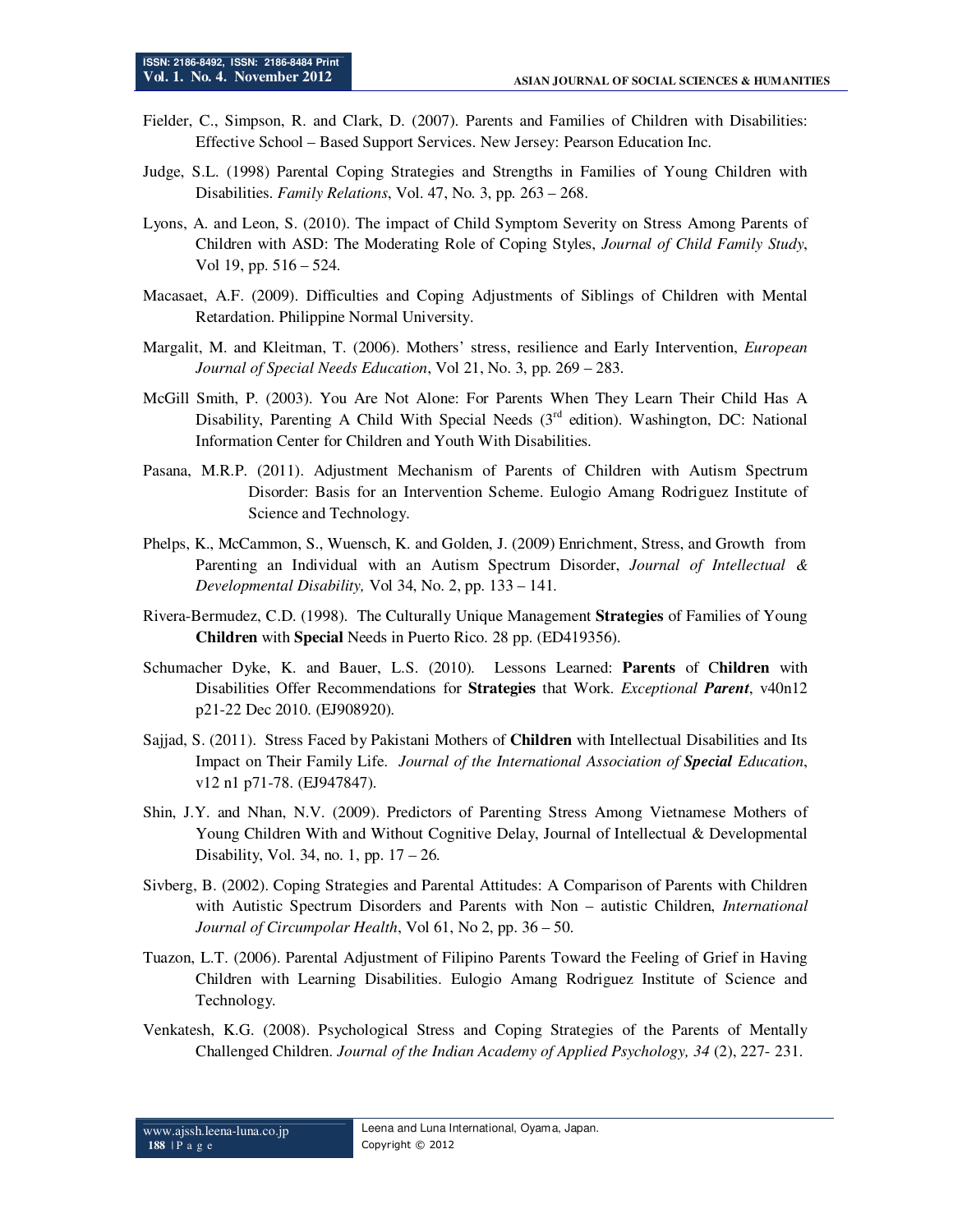#### **Annex 1**

P a g e | 189

# **COPING STRATEGIES OF PARENTS OF CHILD WITH DEVELOPMENTAL DELAY QUESTIONNAIRE**

We are doctorate students from the University of the Philippines. We want to determine the capability of the parents of child with developmental delay (CDD) to cope with stress/ anxieties (if ever) and the strategies they employ to counter such state. We plan to come out with an adaptation plan to help the parents of CDD, in case warranted. Please answer the following questions truthfully. All information that will be generated from this research will be kept in strict confidentiality. Thank you for your cooperation and support to this endeavor.

#### **Respondent's Profile**

| Status: [ ] Single parent [ ] Married [ ] Separated [ ] Widow/er                 |  |  |                                                                                                |  |
|----------------------------------------------------------------------------------|--|--|------------------------------------------------------------------------------------------------|--|
|                                                                                  |  |  | Educational Attainment: [] Elementary [] High School [] College [] Post Graduate               |  |
|                                                                                  |  |  |                                                                                                |  |
| <b>CDD's Profile</b>                                                             |  |  |                                                                                                |  |
|                                                                                  |  |  |                                                                                                |  |
|                                                                                  |  |  |                                                                                                |  |
| At what age of the child did you discover his/ her exceptionality?               |  |  |                                                                                                |  |
|                                                                                  |  |  | Did you encounter any anxiety/ stress upon learning that your child had an exceptionality/ies? |  |
| $[ ]$ Yes $[ ]$ No                                                               |  |  |                                                                                                |  |
| If yes, please specify the stressful experience ________________________________ |  |  |                                                                                                |  |
| Please state your reason/s for your response in Question Number 2:               |  |  |                                                                                                |  |
|                                                                                  |  |  |                                                                                                |  |
|                                                                                  |  |  |                                                                                                |  |

The following are the coping mechanisms the family members of CDD possibly carried out. Please determine their applicability to you as a parent by checking the corresponding column , with 5 as 'almost always true'; 4 as 'occasionally true' ; 3 as 'sometimes but infrequently true' ; 2 as 'usually not true' and 1 as 'not true'

\_\_\_\_\_\_\_\_\_\_\_\_\_\_\_\_\_\_\_\_\_\_\_\_\_\_\_\_\_\_\_\_\_\_\_\_\_\_\_\_\_\_\_\_\_\_\_\_\_\_\_\_

| <b>Coping Mechanisms</b>                                                        | 5 |                      | 3 | 2          |  |
|---------------------------------------------------------------------------------|---|----------------------|---|------------|--|
| <b>Financial Mechanism</b>                                                      |   |                      |   |            |  |
| Make major adjustments to my life style                                         |   |                      |   |            |  |
| Ask help/support from immediate family/relatives                                |   |                      |   |            |  |
| Take additional jobs to augment family income                                   |   |                      |   |            |  |
| <b>Interpersonal Mechanism</b>                                                  |   |                      |   |            |  |
| Join associations/ network of parents/ stakeholders championing the rights of   |   |                      |   |            |  |
| the CDD                                                                         |   |                      |   |            |  |
| Participate in lobbying efforts in various government offices to help improve   |   |                      |   |            |  |
| the plight of CDD                                                               |   |                      |   |            |  |
| Talk to a lot of people to seek help or advice in case problem arises in taking |   |                      |   |            |  |
|                                                                                 |   |                      |   |            |  |
| (株) リナ&ルナインターナショナル                                                              |   | www.leena-luna.co.jp |   |            |  |
| 小山市、日本.                                                                         |   |                      |   | Page $189$ |  |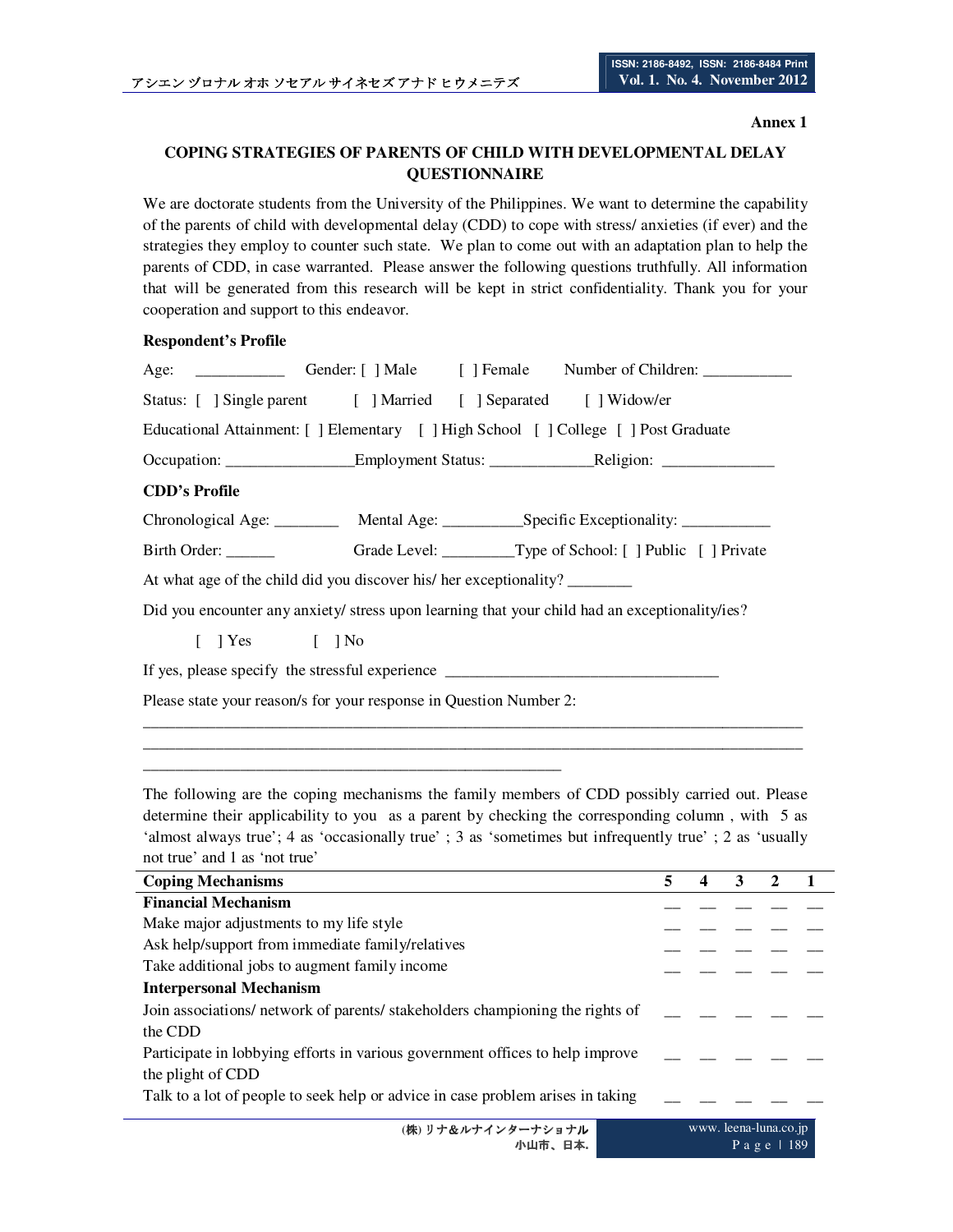| care of the CDD                                                                 |   |                         |   |              |   |
|---------------------------------------------------------------------------------|---|-------------------------|---|--------------|---|
| <b>Intrapersonal Mechanism</b>                                                  |   |                         |   |              |   |
| Acquire positive views about life                                               |   |                         |   |              |   |
| Indulge into activity/ies whenever sad or tired about the situation (Please     |   |                         |   |              |   |
| $\text{specify}$ $\qquad \qquad$ )                                              |   |                         |   |              |   |
| Do not feel embarrassed from other people's reaction towards the CDD            |   |                         |   |              |   |
| <b>Spiritual Mechanism</b>                                                      |   |                         |   |              |   |
| Become closer to God                                                            |   |                         |   |              |   |
| Turn to spiritual advisor for help                                              |   |                         |   |              |   |
| Consider the CDD as a gift from God                                             |   |                         |   |              |   |
|                                                                                 |   |                         |   |              |   |
| <b>Coping Mechanisms</b>                                                        | 5 | $\overline{\mathbf{4}}$ | 3 | $\mathbf{2}$ | 1 |
| <b>Seek Other Supports Mechanism</b>                                            |   |                         |   |              |   |
| Consult service providers (doctors, therapists, psychologists) and follow their |   |                         |   |              |   |
| advices                                                                         |   |                         |   |              |   |
| Refer to reading materials (internet, books, journals) to help understand and   |   |                         |   |              |   |
| find the appropriate solution in handling the CDD (Please specify source of     |   |                         |   |              |   |
|                                                                                 |   |                         |   |              |   |
| <b>Family Relationships Mechanism</b>                                           |   |                         |   |              |   |
| Become closer to the spouse/ partner                                            |   |                         |   |              |   |
| Provide more quality time to my children particular to the CDD                  |   |                         |   |              |   |
| Serve as the "go-between' the sibling/s and the CDD                             |   |                         |   |              |   |
| Personal Involvement with the CDD Mechanism                                     |   |                         |   |              |   |
| Assist the CDD in all his/her needs at home                                     |   |                         |   |              |   |
| Accept the responsibility of helping the teacher by tutoring my child at home   |   |                         |   |              |   |
| Coordinate with the teacher to determine the CDD's progress                     |   |                         |   |              |   |
| Show patience and love to the CDD in all circumstances                          |   |                         |   |              |   |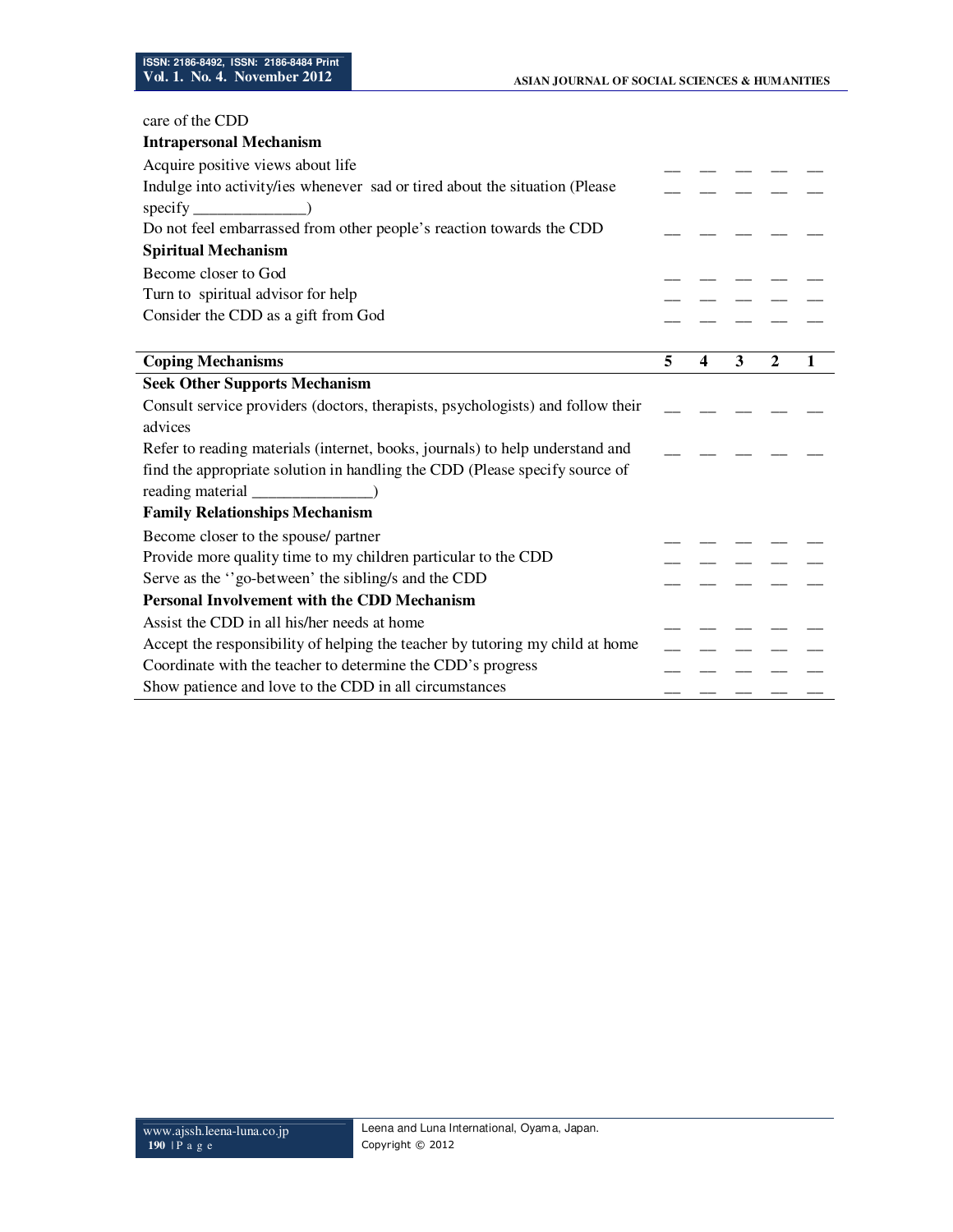# **ANNEX 2**

| Table 1. Age of Respondents |        |                 |  |
|-----------------------------|--------|-----------------|--|
| Age                         | Number | Percent $(\% )$ |  |
| 20-29                       | 3      | 6               |  |
| 30-39                       | 11     | 22              |  |
| 40-49                       | 27     | 54              |  |
| 50 and above                | 9      | 18              |  |
| Total                       | 50     | 100             |  |

# **Profile of Respondents**

# **Table 1. Age of Respondents**

## **Table 2. Gender of Respondents**

| Gender | <b>Number</b> | Percent $(\%)$ |
|--------|---------------|----------------|
| Male   | h             | 12             |
| Female | 44            | 88             |
| Total  | 50            | 100            |

## **Table 3. Number of Children**

| Number of Children Frequency Percent $(\% )$ |    |     |
|----------------------------------------------|----|-----|
| $1-2$                                        | 29 | 58  |
| $3-4$                                        | 16 | 32  |
| $5-6$                                        | 2  |     |
| More than 6                                  | 3  | 6   |
| Total                                        | 50 | 100 |

## **Table 4. Status of Respondents**

| <b>Status</b> | <b>Number</b> | Percent $(\%)$ |
|---------------|---------------|----------------|
| Single        | 8             | 16             |
| Married       | 39            | 78             |
| Widow/er      | 3             | 6              |
| Total         | 50            | 100            |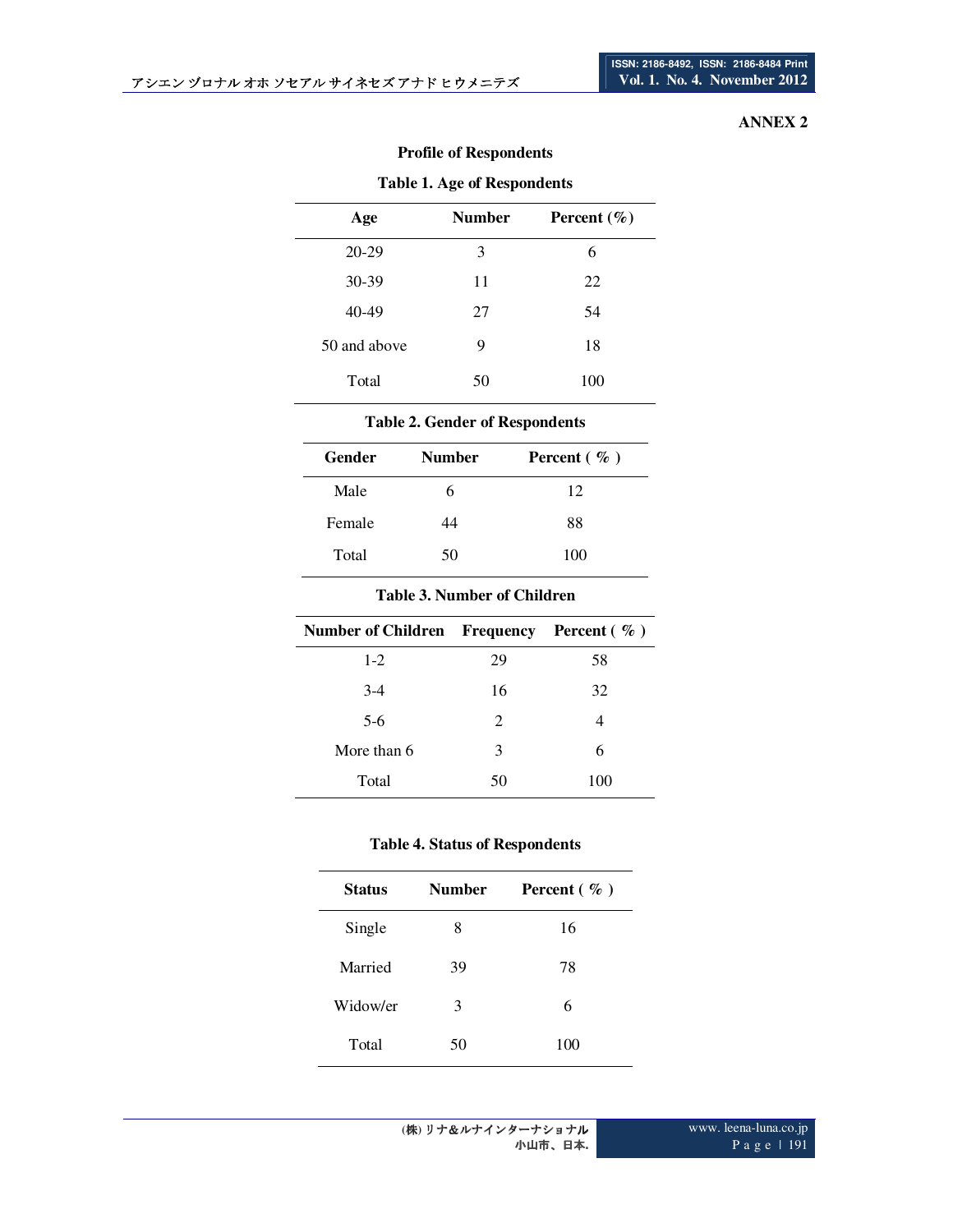| <b>Educational Attainment</b> | <b>Number</b> | <b>Percent</b> |
|-------------------------------|---------------|----------------|
| Elementary                    | 2             | 4              |
| High school                   | 7             | 14             |
| College                       | 32            | 64             |
| Post graduate                 | 9             | 18             |
| Total                         | 50            | 100            |

## **Table 5. Educational Attainment of Respondents**

#### **Table 6. Employment Status of Respondents**

| <b>Employment Status</b> | <b>Number</b> | Percent $(\% )$ |
|--------------------------|---------------|-----------------|
| Employed                 | 23            | 46              |
| Unemployed               | 27            | 54              |
| Total                    | 50            | 100             |

#### **Table 7. Religion of Respondents**

| <b>Religion</b>   | <b>Number</b> | Percent $(\% )$ |
|-------------------|---------------|-----------------|
| Catholic          | 41            | 82              |
| Christian         | 7             | 14              |
| Iglesia ni Cristo | 2             | 4               |
| Total             | 50            | 100             |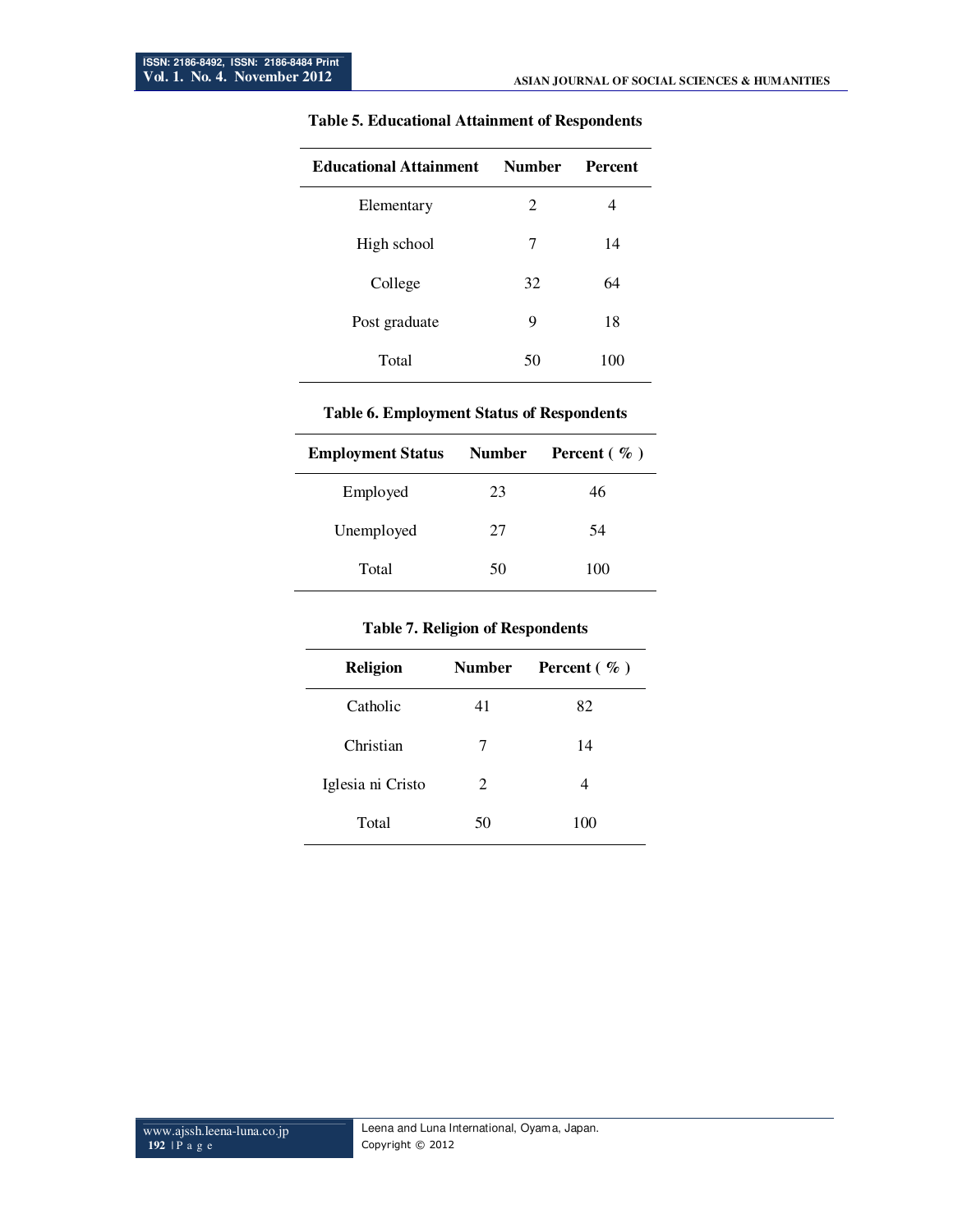# **ANNEX 3**

| Age       | <b>Number</b> | Percent $(\% )$ |
|-----------|---------------|-----------------|
| 5 & below | 1             | 2               |
| $6 - 10$  | 13            | 26              |
| $11 - 15$ | 25            | 50              |
| $16 - 20$ | 11            | 22              |
| Total     | 50            | 100             |

## **Table 1. Chronological Age of the Child**

#### **Table 2. Category of the Child**

| Category                                                     | Number | <b>Percent</b> $(\% )$ |
|--------------------------------------------------------------|--------|------------------------|
| Mental Retardation                                           | 27     | 54                     |
| Autism Spectrum Disorder                                     | 18     | 36                     |
| Attention Deficit, Impulsivity<br>and Hyperactivity Disorder |        | 2                      |
| Learning Disability                                          | 4      | 8                      |
| Total                                                        | 50     | 1 ( ) ( )              |

#### **Table 3. Birth Order of the Child**

|         |    | Birth Order Number Percent (%) |
|---------|----|--------------------------------|
| $1 - 2$ | 39 | 78                             |
| $3 - 4$ | 8  | 16                             |
| $5 - 6$ | 3  | 6                              |
| Total   | 50 | 100                            |

## **Table 4. School Being Attended by the Child**

| <b>Type of School</b> Number Percent $(\%$ ) |    |     |
|----------------------------------------------|----|-----|
| Public                                       | 26 | 52  |
| Private                                      | 24 | 48  |
| Total                                        | 50 | 100 |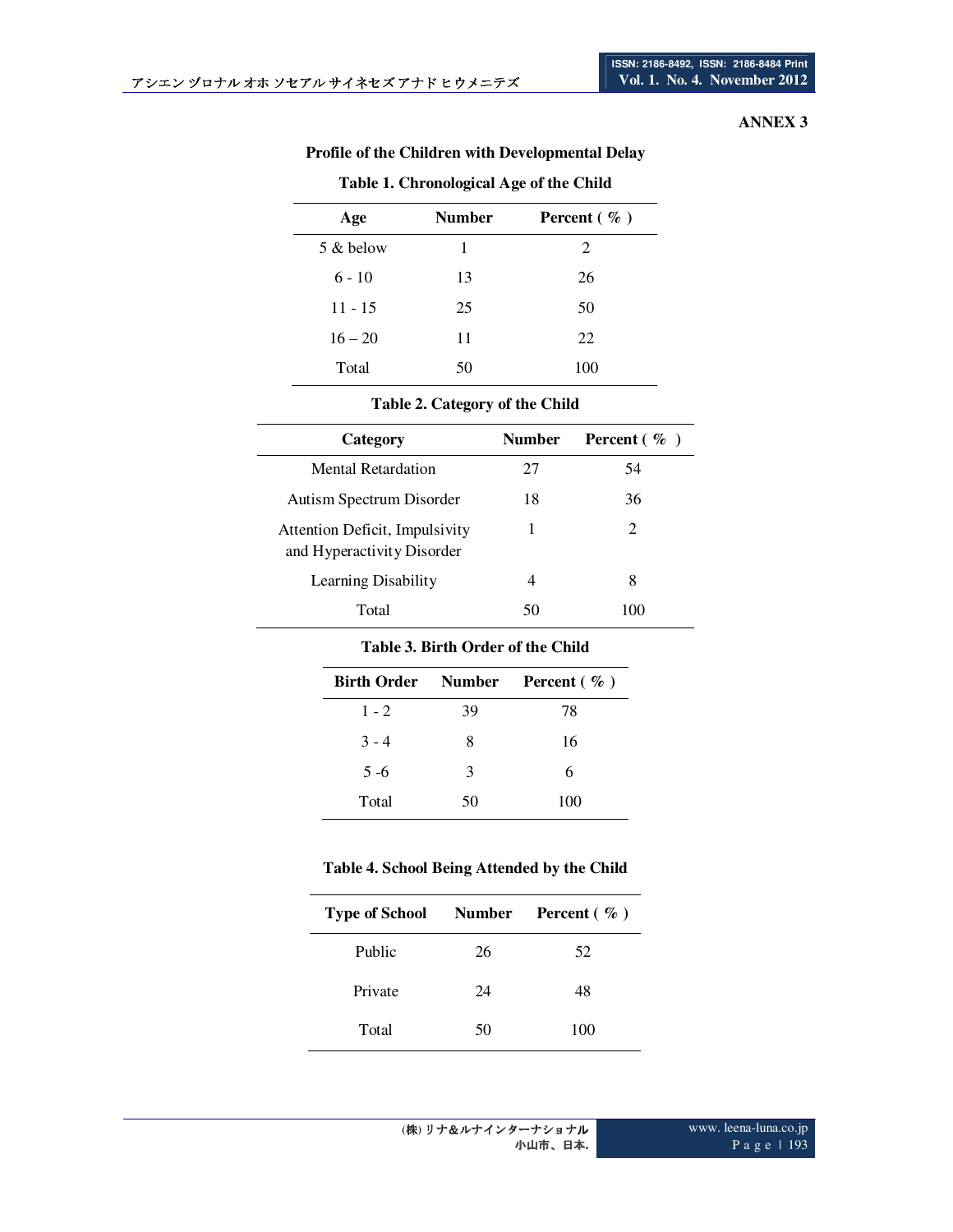# **ANNEX 4 SPSS RESULTS USING KRUSKALL WALLIS ONE WAY ANALYSIS OF VARIANCE**

| Variables                                                   | Financial<br>(Ave: 3.65) | Interpersonal<br>(Ave: 3.29) | Intrapersonal<br>(Ave: 3.83) | Spiritual<br>(Ave: 4.07) | Seek Other<br><b>Supports</b><br>(Ave: 4.11) | Family<br>Relationships<br>(Ave: 4.22) | Personal<br>Involvement<br>with the CDD<br>(Ave: 4.47) | Over-all<br>(Ave: 3.98) |
|-------------------------------------------------------------|--------------------------|------------------------------|------------------------------|--------------------------|----------------------------------------------|----------------------------------------|--------------------------------------------------------|-------------------------|
| Respondents'<br><i><b>Characteristics</b></i>               |                          |                              |                              |                          |                                              |                                        |                                                        |                         |
| Age<br>Number of children                                   | 0.095<br>$0.002$ **      | 0.382<br>0.077               | 0.114                        | $0.034*$<br>0.302        | 0.344<br>0.384                               | 0.3<br>0.21                            | 0.313<br>0.28                                          | 0.16<br>$.047 *$        |
| <b>Status</b><br><b>Educational level</b>                   | 0.186<br>$.023*$         | 0.087<br>0.104               | 0.294<br>0.383               | 0.07<br>$0.002$ **       | 0.189<br>$0.037*$                            | $0.0**$<br>0.255                       | 0.174<br>0.661                                         | $.01**$<br>0.06         |
| Religion                                                    | 0.431                    | 0.747                        | 0.447                        | 0.146                    | 0.599                                        | 0.965                                  | 0.341                                                  | 0.575                   |
| CDD's<br><i><b>Characteristics</b></i><br>Chronological age | 0.292                    | 0.645                        | 0.852                        | 0.434                    | 0.988                                        | 0.391                                  | 0.796                                                  | 0.977                   |
| Mental age                                                  | 0.157                    | 0.091                        | 0.415                        | 0.476                    | 0.068                                        | 0.512                                  | 0.376                                                  | 0.234                   |
| Category                                                    | 0.495                    | 0.186                        | 0.685                        | 0.143                    | $0.015*$                                     | 0.235                                  | 0.424                                                  | 0.257                   |
| Birth order                                                 | $0.03 *$                 | 0.933                        | 0.72                         | 0.477                    | 0.823                                        | 0.391                                  | 0.563                                                  | 0.408                   |

Legend:

\* significant at 5 % level

\*\* highly significant at 1 % level

www.ajssh.leena-luna.co.jp **194** | P <sup>a</sup> g <sup>e</sup>